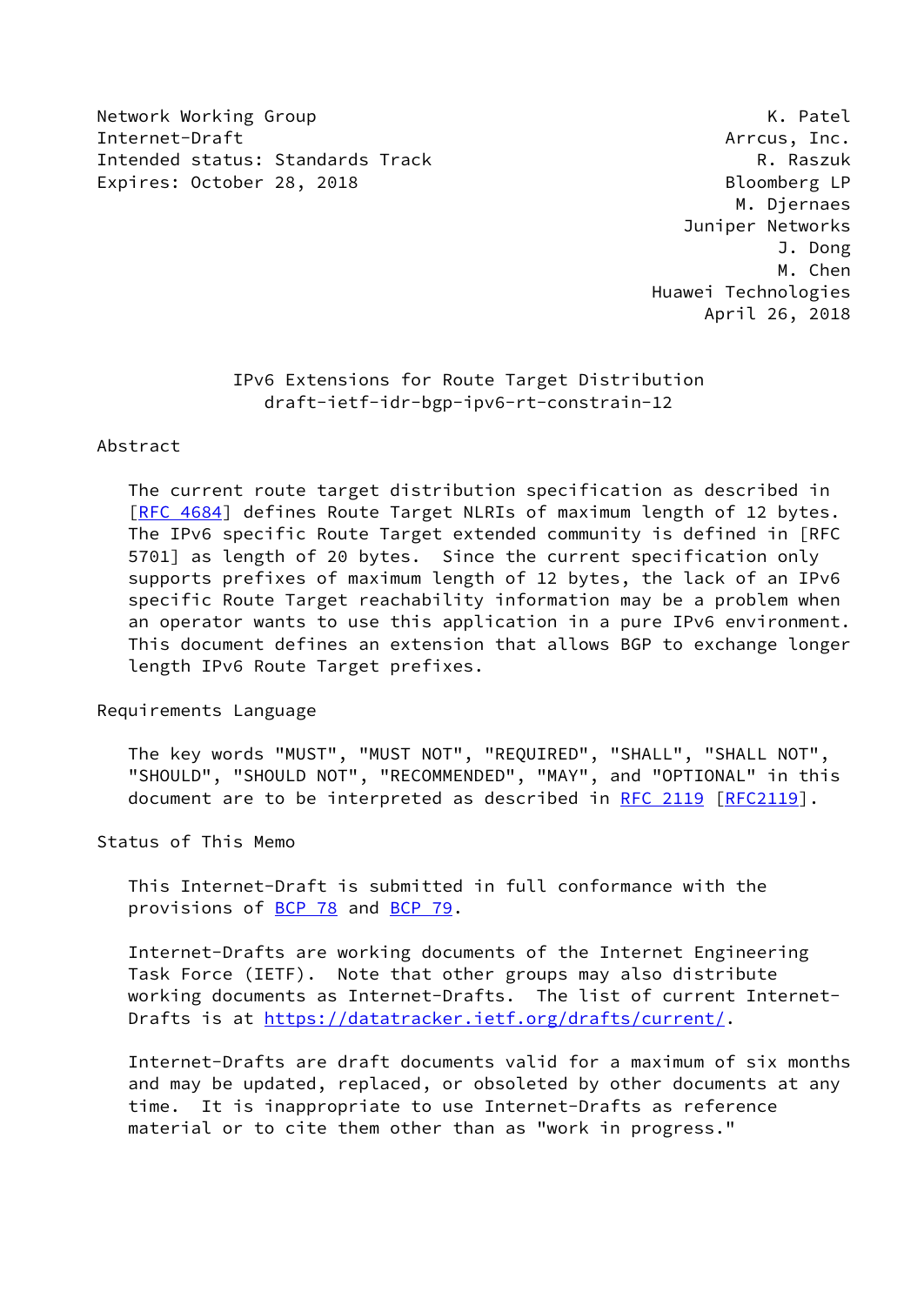#### <span id="page-1-1"></span>Internet-Draft IPv6 Extensions for RT Distribution April 2018

This Internet-Draft will expire on October 28, 2018.

Copyright Notice

 Copyright (c) 2018 IETF Trust and the persons identified as the document authors. All rights reserved.

This document is subject to **[BCP 78](https://datatracker.ietf.org/doc/pdf/bcp78)** and the IETF Trust's Legal Provisions Relating to IETF Documents [\(https://trustee.ietf.org/license-info](https://trustee.ietf.org/license-info)) in effect on the date of publication of this document. Please review these documents carefully, as they describe your rights and restrictions with respect to this document. Code Components extracted from this document must include Simplified BSD License text as described in Section 4.e of the Trust Legal Provisions and are provided without warranty as described in the Simplified BSD License.

#### Table of Contents

|  | 2. BGP IPv6 Constrained Route Target Capability 3      |  |
|--|--------------------------------------------------------|--|
|  | 3. IPv6 Constrained Route Target NLRI Advertisements 3 |  |
|  |                                                        |  |
|  |                                                        |  |
|  |                                                        |  |
|  |                                                        |  |
|  | 7.1. Normative References 4                            |  |
|  | 7.2. Informative References 5                          |  |
|  |                                                        |  |
|  |                                                        |  |

## <span id="page-1-0"></span>[1](#page-1-0). Introduction

 The current constrained route distribution specification defined in [\[RFC4684](https://datatracker.ietf.org/doc/pdf/rfc4684)] supports prefixes with a maximum length of 12 bytes. The prefix length needs to be extended to support the IPv6 specific Route Target extended community defined in [\[RFC5701](https://datatracker.ietf.org/doc/pdf/rfc5701)] which is 20 bytes in length. This document defines an extension to the current constrained route distribution specification that allows BGP speakers to distribute longer length Route Target prefixes. A new BGP capability known as BGP IPv6 Constrained Route Target capability is defined as part of extension that allows an exchange of longer length Route Target prefixes. BGP speakers that do not exchange this capability MUST use Route Target NLRIs of maximum length of 12 bytes.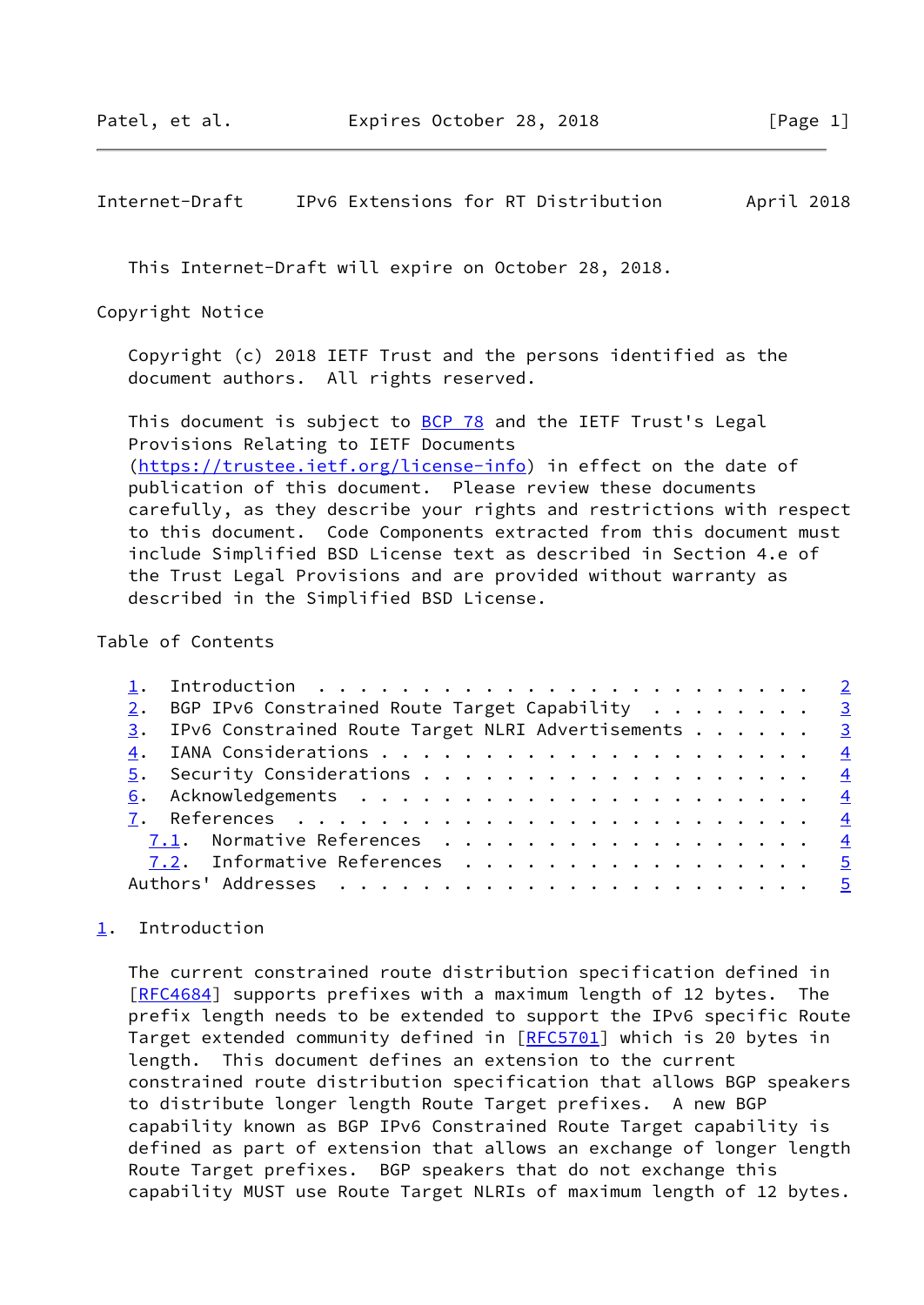In this way, the current extension would preserve the backward compatibility with [[RFC4684\]](https://datatracker.ietf.org/doc/pdf/rfc4684).

Patel, et al. Expires October 28, 2018 [Page 2]

<span id="page-2-1"></span>Internet-Draft IPv6 Extensions for RT Distribution April 2018

<span id="page-2-0"></span>[2](#page-2-0). BGP IPv6 Constrained Route Target Capability

 The "BGP IPv6 Constrained Route Target Capability" is a new BGP capability [[RFC5492\]](https://datatracker.ietf.org/doc/pdf/rfc5492). The Capability code for this capability is specified in the IANA Considerations section of this document. The Capability length field of this capability is zero.

 By advertising this capability to a peer, a BGP speaker conveys to the peer that the speaker support the longer length Route Target prefixes and the related procedures described in this document.

<span id="page-2-2"></span>[3](#page-2-2). IPv6 Constrained Route Target NLRI Advertisements

 Route Target membership NLRI is advertised in BGP UPDATE messages using the MP\_REACH\_NLRI and MP\_UNREACH\_NLRI attributes as defined in [\[RFC4760](https://datatracker.ietf.org/doc/pdf/rfc4760)]. The NLRI field in the MP\_REACH\_NLRI and MP\_UNREACH\_NLRI is a prefix of 0 to 24 octets, encoded as defined in **Section 4 of**  [\[RFC4760\]](https://datatracker.ietf.org/doc/pdf/rfc4760#section-4) for all the constrained route distribution.

This prefix is structured as follows:

 +-------------------------------+ | origin as (4 octets) | +-------------------------------+ | route target (8 or 20 octets)|  $\sim$   $\sim$   $\sim$   $\sim$   $\sim$   $\sim$  | | +-------------------------------+

 Except for the default route target, which is encoded as a zero length prefix, the minimum prefix length is 32 bits. As the origin- AS field cannot be interpreted as a prefix.

 Route targets can then be expressed as prefixes, where, for instance, a prefix would encompass all route target extended communities assigned by a given Global Administrator [\[RFC4360](https://datatracker.ietf.org/doc/pdf/rfc4360)] and [\[RFC5701](https://datatracker.ietf.org/doc/pdf/rfc5701)].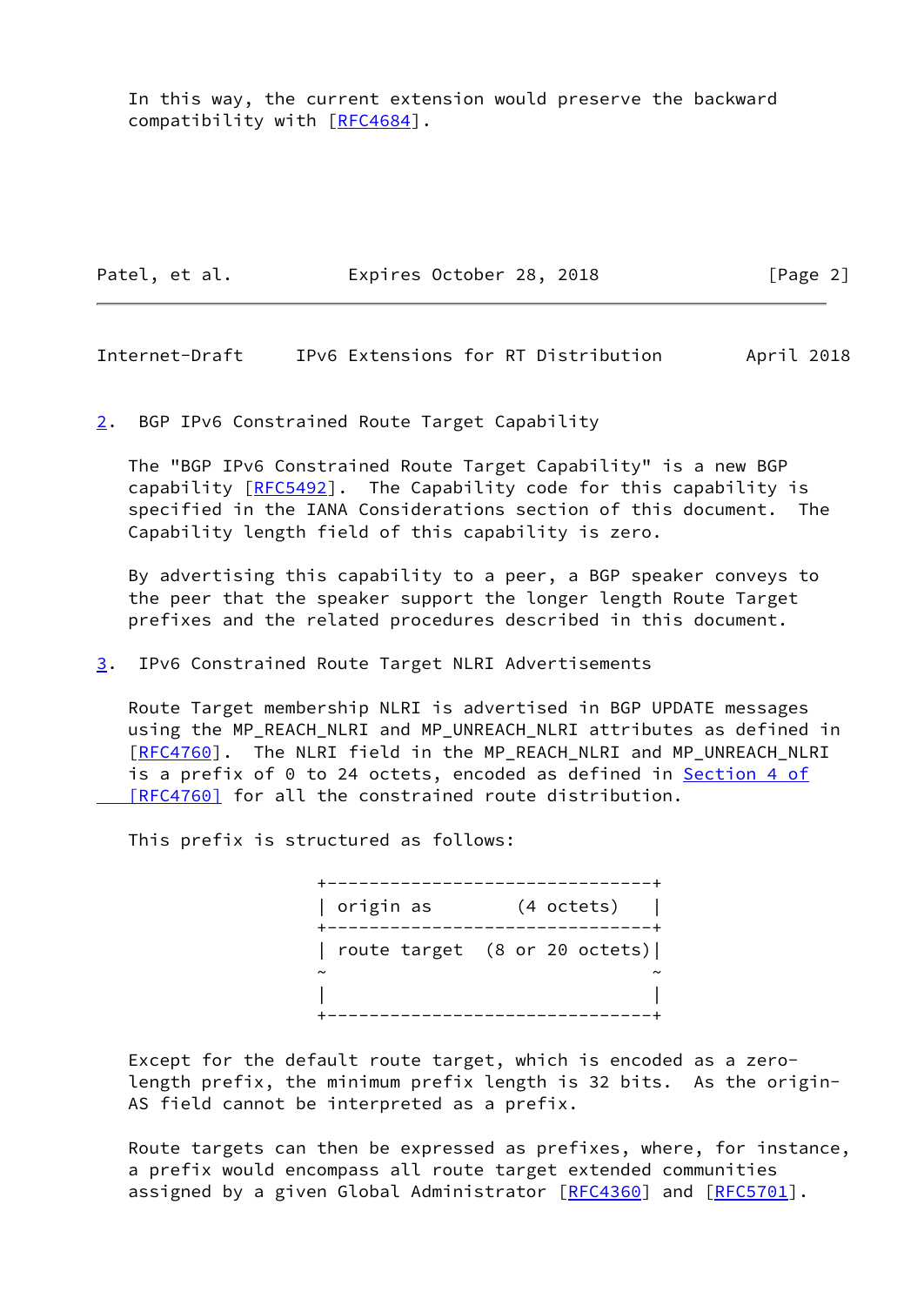Alternatively, route target prefixes could be aggregated however if done so, then only the Local Administrator field of the Route Target can be aggregated. Route Target Type and the Global Administrator Route Target fields MUST not be aggregated.

 The default route target can be used to indicate to a peer the willingness to receive all VPN route advertisements such as, for instance, the case of a route reflector speaking to one of its PE router clients.

| Patel, et al. | Expires October 28, 2018 |  | [Page 3] |
|---------------|--------------------------|--|----------|
|---------------|--------------------------|--|----------|

<span id="page-3-1"></span>Internet-Draft IPv6 Extensions for RT Distribution April 2018

<span id="page-3-0"></span>[4](#page-3-0). IANA Considerations

 IANA is requested to assign one new code point for "IPv6 Constrained Route Target Capability" from the "First Come First Served" range of BGP "Capability Codes" registry.

| Value   Description                                              | Reference          |  |
|------------------------------------------------------------------|--------------------|--|
| TBA   IPv6 Constrained Route Target Capability   [this document] | ------------------ |  |

<span id="page-3-2"></span>[5](#page-3-2). Security Considerations

This extension to [[RFC4684](https://datatracker.ietf.org/doc/pdf/rfc4684)] does not change the underlying security issues inherent in the existing BGP and [\[RFC4684](https://datatracker.ietf.org/doc/pdf/rfc4684)].

<span id="page-3-3"></span>[6](#page-3-3). Acknowledgements

 The authors would like to thank Pedro Marques, John Scudder, Alton Lo and Zhenqiang Li for discussions and review.

<span id="page-3-4"></span>[7](#page-3-4). References

<span id="page-3-5"></span>[7.1](#page-3-5). Normative References

 [RFC2119] Bradner, S., "Key words for use in RFCs to Indicate Requirement Levels", [BCP 14](https://datatracker.ietf.org/doc/pdf/bcp14), [RFC 2119](https://datatracker.ietf.org/doc/pdf/rfc2119), DOI 10.17487/RFC2119, March 1997,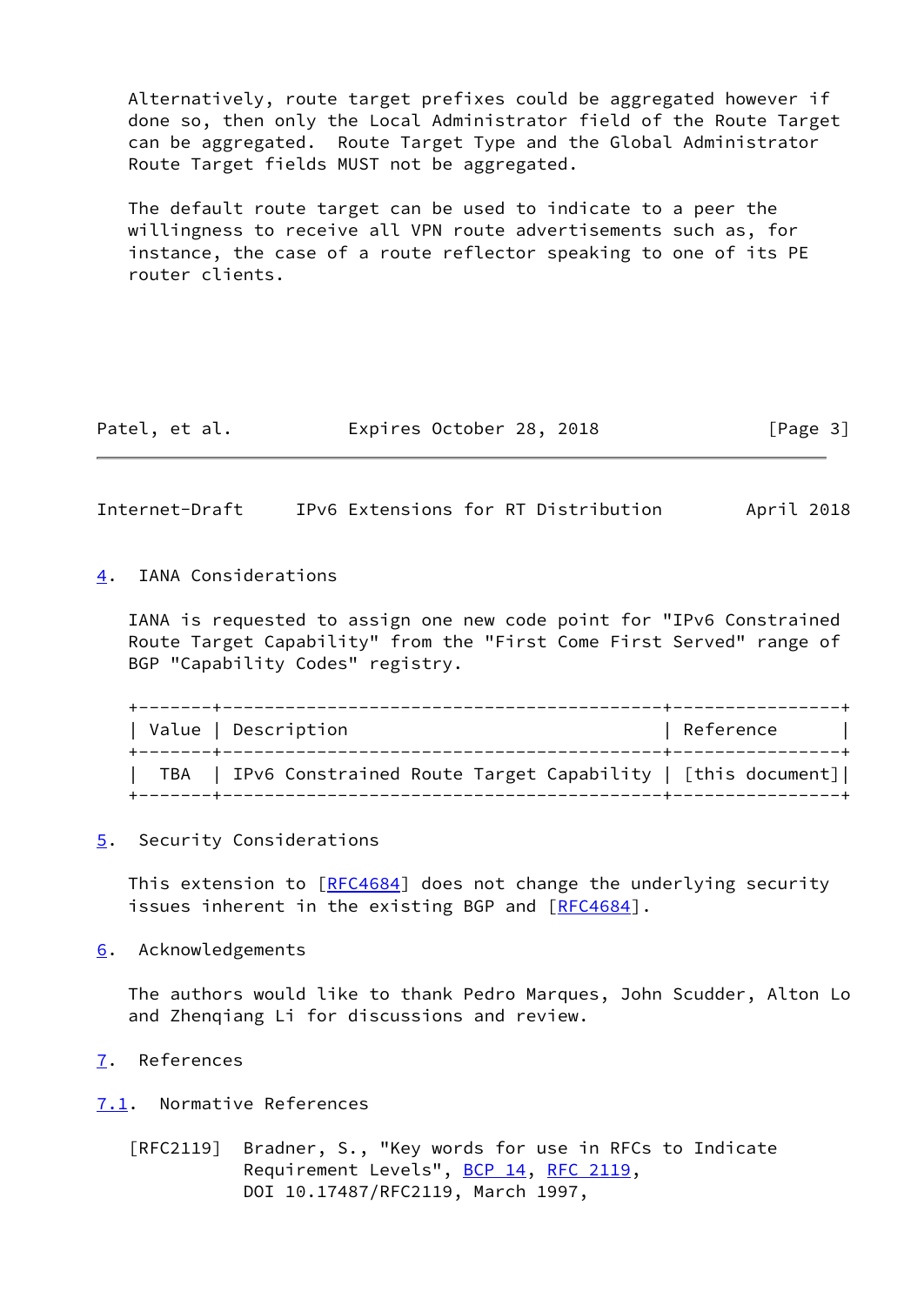<[https://www.rfc-editor.org/info/rfc2119>](https://www.rfc-editor.org/info/rfc2119).

- [RFC4271] Rekhter, Y., Ed., Li, T., Ed., and S. Hares, Ed., "A Border Gateway Protocol 4 (BGP-4)", [RFC 4271,](https://datatracker.ietf.org/doc/pdf/rfc4271) DOI 10.17487/RFC4271, January 2006, <[https://www.rfc-editor.org/info/rfc4271>](https://www.rfc-editor.org/info/rfc4271).
- [RFC4360] Sangli, S., Tappan, D., and Y. Rekhter, "BGP Extended Communities Attribute", [RFC 4360,](https://datatracker.ietf.org/doc/pdf/rfc4360) DOI 10.17487/RFC4360, February 2006, <<https://www.rfc-editor.org/info/rfc4360>>.
- [RFC4684] Marques, P., Bonica, R., Fang, L., Martini, L., Raszuk, R., Patel, K., and J. Guichard, "Constrained Route Distribution for Border Gateway Protocol/MultiProtocol Label Switching (BGP/MPLS) Internet Protocol (IP) Virtual Private Networks (VPNs)", [RFC 4684](https://datatracker.ietf.org/doc/pdf/rfc4684), DOI 10.17487/RFC4684, November 2006, <<https://www.rfc-editor.org/info/rfc4684>>.

| Patel, et al. | Expires October 28, 2018 |  | [Page 4] |
|---------------|--------------------------|--|----------|
|---------------|--------------------------|--|----------|

- <span id="page-4-1"></span>Internet-Draft IPv6 Extensions for RT Distribution April 2018
	- [RFC5492] Scudder, J. and R. Chandra, "Capabilities Advertisement with BGP-4", [RFC 5492](https://datatracker.ietf.org/doc/pdf/rfc5492), DOI 10.17487/RFC5492, February 2009, [<https://www.rfc-editor.org/info/rfc5492](https://www.rfc-editor.org/info/rfc5492)>.
	- [RFC5701] Rekhter, Y., "IPv6 Address Specific BGP Extended Community Attribute", [RFC 5701,](https://datatracker.ietf.org/doc/pdf/rfc5701) DOI 10.17487/RFC5701, November 2009, <[https://www.rfc-editor.org/info/rfc5701>](https://www.rfc-editor.org/info/rfc5701).

<span id="page-4-0"></span>[7.2](#page-4-0). Informative References

 [RFC4760] Bates, T., Chandra, R., Katz, D., and Y. Rekhter, "Multiprotocol Extensions for BGP-4", [RFC 4760](https://datatracker.ietf.org/doc/pdf/rfc4760), DOI 10.17487/RFC4760, January 2007, <[https://www.rfc-editor.org/info/rfc4760>](https://www.rfc-editor.org/info/rfc4760).

Authors' Addresses

 Keyur Patel Arrcus, Inc. USA

Email: keyur@arrcus.com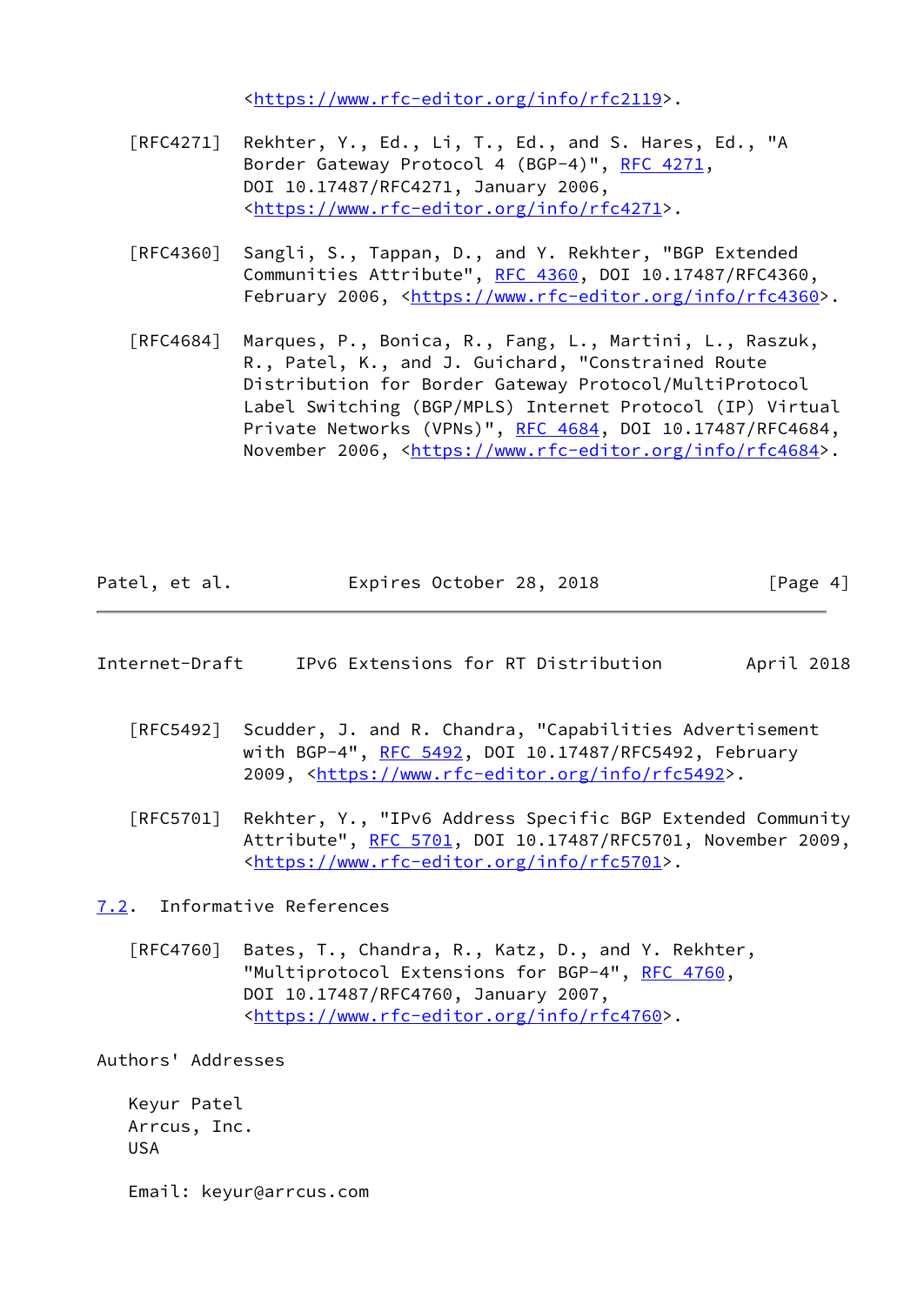Robert Raszuk Bloomberg LP 731 Lexington Ave New York City, NY 10022 USA

Email: robert@raszuk.net

 Martin Djernaes Juniper Networks 1194 N. Mathilda Avenue Sunnyvale, CA 94089 USA

Email: mdjernaes@juniper.net

| Patel, et al. | Expires October 28, 2018 |  |  |  | [Page 5] |
|---------------|--------------------------|--|--|--|----------|
|---------------|--------------------------|--|--|--|----------|

Internet-Draft IPv6 Extensions for RT Distribution April 2018 Jie Dong Huawei Technologies Huawei Campus, No.156 Beiqing Rd. Beijing 100095 China Email: jie.dong@huawei.com Mach(Guoyi) Chen Huawei Technologies Huawei Campus, No.156 Beiqing Rd. Beijing 100095 China